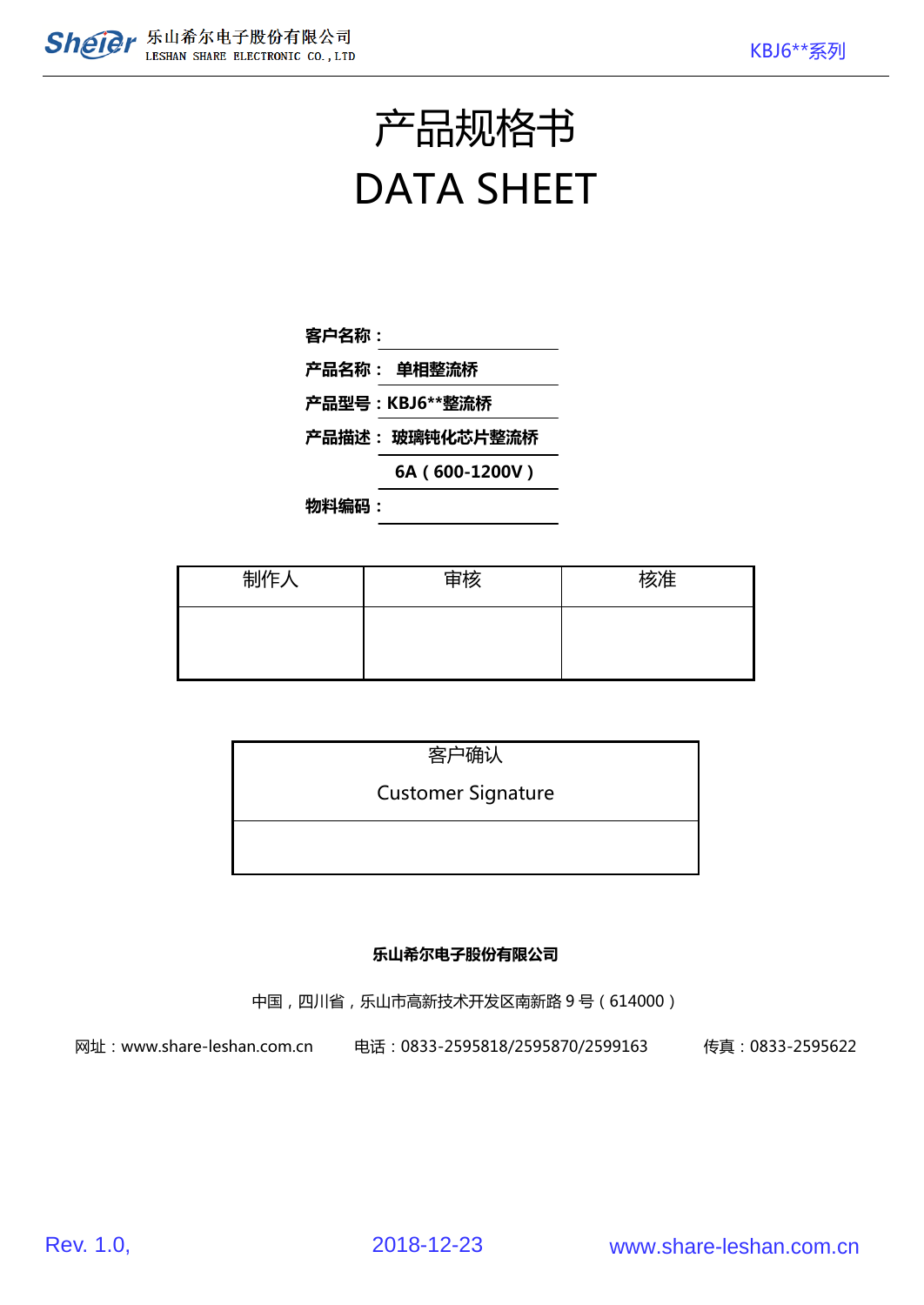

## 6A 单相整流桥

#### 特征 Features

玻璃钝化芯片 Glass passivated chip 低反向漏电流 Low Reverse Leakage Current 高耐浪涌电流能力达150安培 High surge current capability to 150Amperes 塑封料已经UL可燃性认证94V-0,UL档案编号:E249161 Plastic material has Underwriters Laboratory flammability recognition 94V-0, Recognized File # E249161 符合ROHS要求 ROHS compliance 高温焊接保证:260℃±5℃/10秒,拉力2.3 Kgf.cm High temperature soldering guaranteed: 260℃±5℃/10 seconds (2.3 Kgf.cm)tension

#### 机械参数 Mechanical Data

本体:塑封 Case : Molded plastic case 极 性:极性符号铸在管体上 Polarity : Polarity symbols being marked on body 重 量:约 4.0 克 Weight : About 4.0grams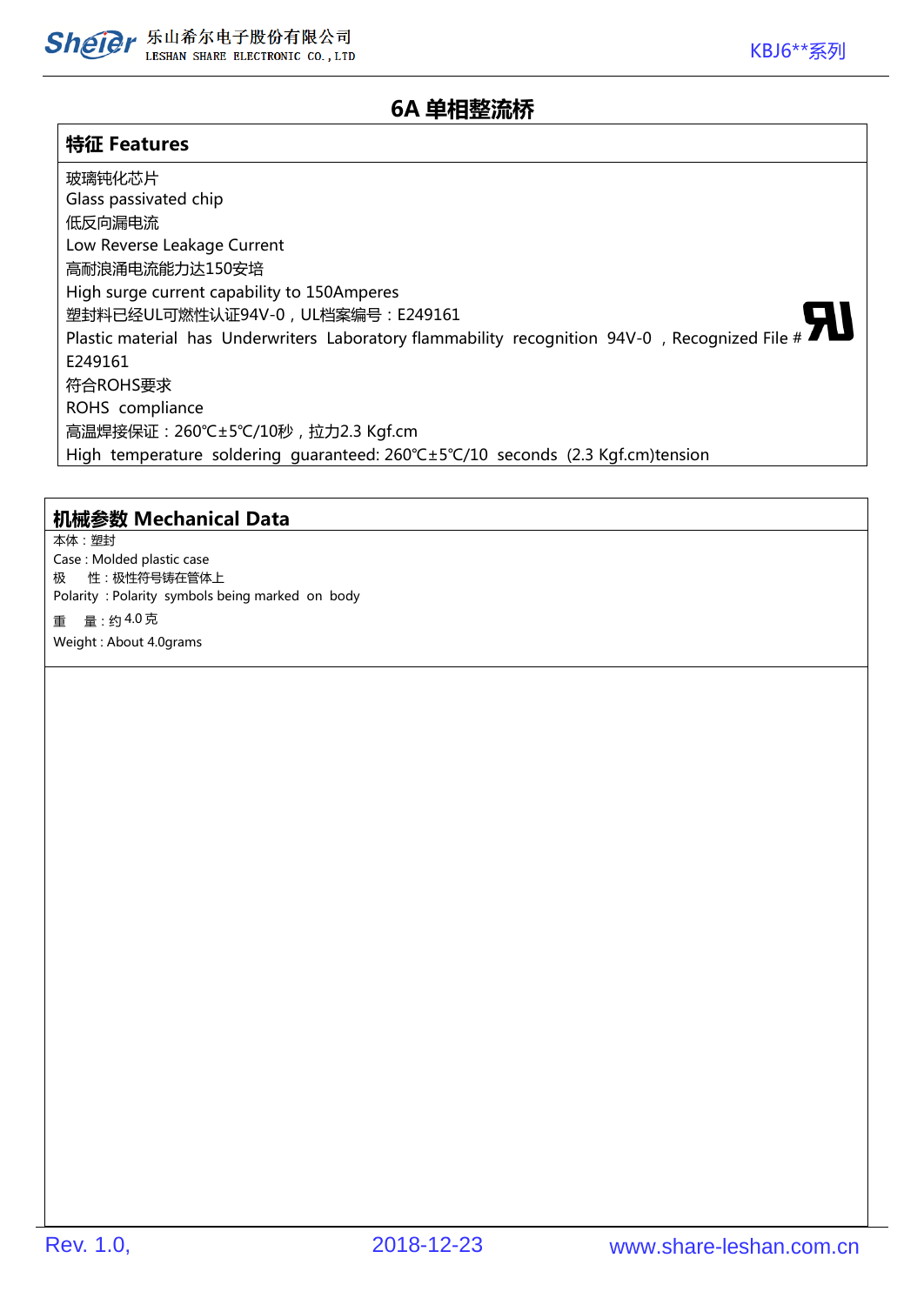

| 最大额定值 Maximum Ratings Parameter @ Ta = 25°C unless otherwise noted        |                                                                                                                                     |                                       |                    |                  |                 |     |      |      |                  |
|---------------------------------------------------------------------------|-------------------------------------------------------------------------------------------------------------------------------------|---------------------------------------|--------------------|------------------|-----------------|-----|------|------|------------------|
| 名词解释                                                                      | 参数条件                                                                                                                                |                                       |                    | 符号               | 06              | 08  | 10   | 12   | 单位               |
| Noun interpretation                                                       | Conditions                                                                                                                          |                                       |                    | Symbol           | J               | К   | M    | P    | Unit             |
| 反向重复峰值电压                                                                  |                                                                                                                                     |                                       |                    |                  |                 |     |      |      |                  |
| Maximum Recurrent Peak                                                    |                                                                                                                                     |                                       |                    | <b>VRRM</b>      | 600             | 800 | 1000 | 1200 | V                |
| Reverse Voltage                                                           |                                                                                                                                     |                                       |                    |                  |                 |     |      |      |                  |
| 反向不重复峰值电压                                                                 |                                                                                                                                     |                                       |                    |                  |                 |     |      |      |                  |
| Reverse non-repetitive peak                                               |                                                                                                                                     |                                       |                    | <b>VRSM</b>      | 700             | 900 | 1100 | 1300 | $\vee$           |
| voltage<br>最大直流电压                                                         |                                                                                                                                     |                                       |                    |                  |                 |     |      |      |                  |
| Maximum DC Blocking Voltage                                               |                                                                                                                                     |                                       |                    | $V_{DC}$         | 600             | 800 | 1000 | 1200 | V                |
|                                                                           |                                                                                                                                     | 带散热片, TC=100℃                         |                    |                  |                 |     |      |      |                  |
| 平均整流输出电流 Average                                                          | with heatsink, TC=100°C<br>50Hz 正弦波负载,<br>散热片 Ta=25℃<br>50Hz sine wave load                                                         |                                       |                    | $I_{(AV)}$       | 6<br>2.8        |     |      |      | Α                |
| <b>Rectified Output Current</b>                                           |                                                                                                                                     |                                       |                    |                  |                 |     |      |      |                  |
|                                                                           |                                                                                                                                     | without heatsink, Ta = $25^{\circ}$ C |                    |                  |                 |     |      |      |                  |
| 最大正向浪涌电流                                                                  | 50HZ 正弦波, 一个周期, Tj=25℃                                                                                                              |                                       |                    | IFSM             |                 |     | 150  |      | Α                |
| Peak Surge Forward Current                                                | 50HZ sine wave,1 cycle, Tj=25℃                                                                                                      |                                       |                    |                  |                 |     |      |      |                  |
| 热容值                                                                       | 1ms <t<8.3ms, td="" tj="25℃," 单个二极管<=""><td>I<sup>2</sup>t</td><td colspan="4">93</td><td>A<sup>2</sup>S</td></t<8.3ms,>            |                                       |                    | I <sup>2</sup> t | 93              |     |      |      | A <sup>2</sup> S |
| Rating for fusing                                                         | 1ms <t<8.3ms, diode<="" of="" per="" rating="" td="" tj="25℃,"><td></td><td></td><td></td><td colspan="4"></td><td></td></t<8.3ms,> |                                       |                    |                  |                 |     |      |      |                  |
| 结温                                                                        |                                                                                                                                     |                                       |                    | TJ               | $-55 \sim +150$ |     |      |      | °C               |
| Junction temperature<br>存储温度                                              |                                                                                                                                     |                                       |                    |                  |                 |     |      |      |                  |
| Storage Temperature                                                       |                                                                                                                                     |                                       |                    | T <sub>STG</sub> | $-55 \sim +150$ |     |      |      | °C               |
| 绝缘耐压                                                                      | 端子与外壳之间外加交流电 1分钟                                                                                                                    |                                       |                    |                  |                 |     |      |      |                  |
| Dielectric Strength                                                       | Terminals to case AC 1 minute                                                                                                       |                                       |                    | 2.5<br>Vids      |                 |     |      |      | <b>KV</b>        |
| 安装扭矩                                                                      | 推荐扭矩: 5kg·cm                                                                                                                        |                                       |                    | Tor              | 8               |     |      |      | Kg.cm            |
| Mounting torque                                                           | recommend torque : 5kg·cm                                                                                                           |                                       |                    |                  |                 |     |      |      |                  |
| 电性特性 Electrical Characteristics (Ta=25°C Unless otherwise specified)      |                                                                                                                                     |                                       |                    |                  |                 |     |      |      |                  |
|                                                                           |                                                                                                                                     |                                       |                    |                  |                 |     |      |      |                  |
| IF=3A, 脉冲测试, 单个二极管的额定值<br>正向峰值电压<br>IF=3A, Pulse measurement, Rate of per |                                                                                                                                     |                                       | $Tj = 25^{\circ}C$ | $V_F$            | 1.0             |     |      |      |                  |
| Peak Forward Voltage                                                      | diode                                                                                                                               |                                       |                    |                  |                 |     |      |      |                  |
|                                                                           | $Tj = 25^{\circ}C$<br>VR=VRRM, 脉冲测试, 单个二极管的额定值<br>$Tj = 125^{\circ}C$<br>VR=VRRM, Pulse measure ment Rating of<br>per diode         |                                       |                    |                  | 5               |     |      |      | μA               |
| 反向峰值电流                                                                    |                                                                                                                                     |                                       |                    |                  |                 |     |      |      |                  |
| Peak Reverse Current                                                      |                                                                                                                                     |                                       |                    | IR               |                 |     |      |      |                  |
|                                                                           |                                                                                                                                     |                                       |                    | 500              |                 |     |      |      |                  |
| 结到环境的热阻,无散热片                                                              |                                                                                                                                     |                                       | $R_{\theta$ JA     | 25               |                 |     |      |      |                  |
| 热阻                                                                        | Junction to ambient, without heatsink                                                                                               |                                       |                    |                  |                 |     |      |      | °C/W             |
| Thermal resistance<br>结到管壳的热阻,有散热片                                        |                                                                                                                                     |                                       |                    | Rejc             | $2.3^{(1)}$     |     |      |      |                  |
| Junction to case, with heatsink<br>备注: 1、安装在 100mm×100mm×1.6mm 铝板散热器上的装置  |                                                                                                                                     |                                       |                    |                  |                 |     |      |      |                  |
| Device mounted on 100mm x 100mm x 1.6mm Al Plate Heatsink                 |                                                                                                                                     |                                       |                    |                  |                 |     |      |      |                  |
|                                                                           |                                                                                                                                     |                                       |                    |                  |                 |     |      |      |                  |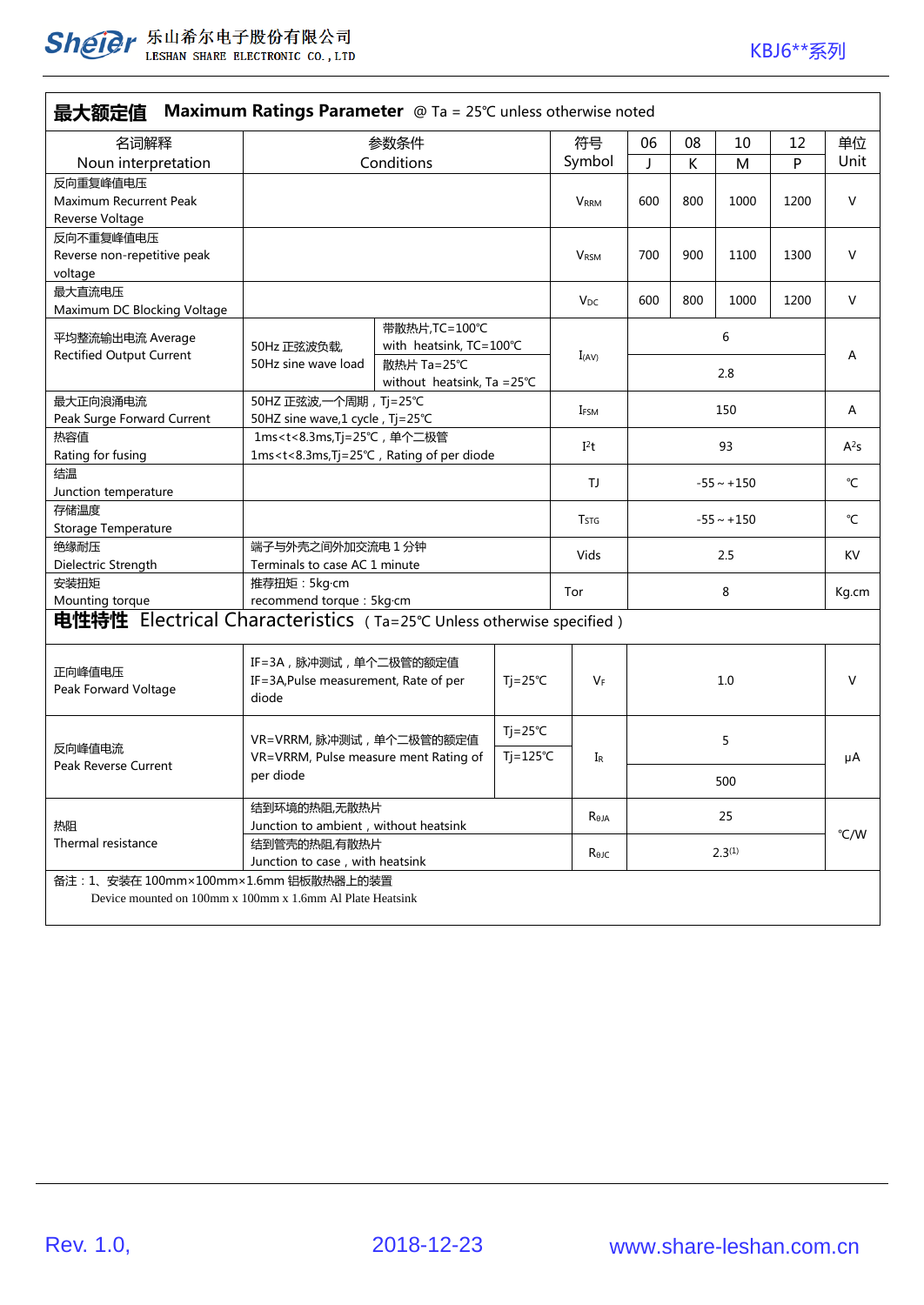### KBJ6A 特性曲线